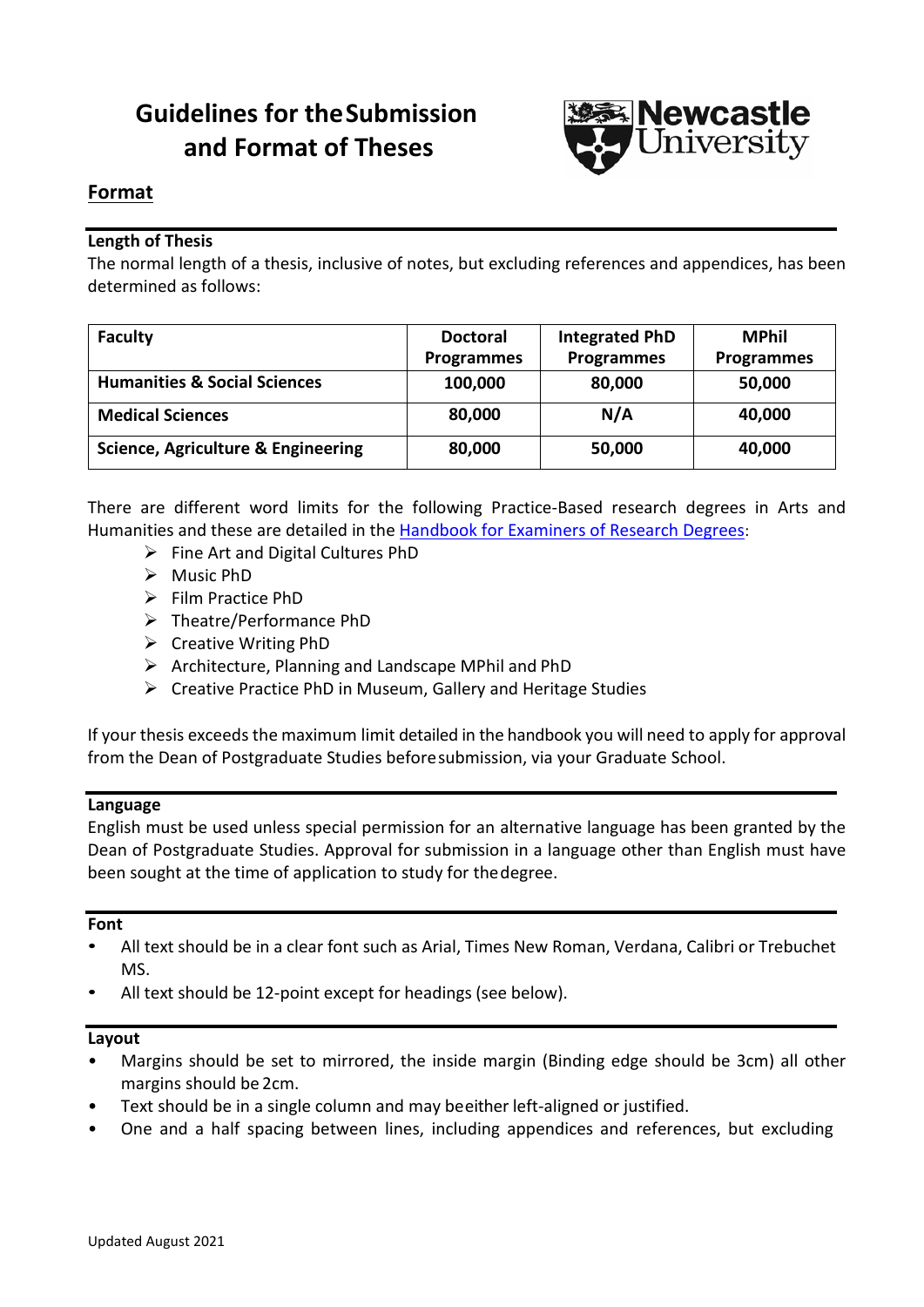quotations, footnotes or captions, which may be single-spaced

### **Pagination**

- Number pages consecutively throughout the thesis from the Introduction, including all pages whether textual or otherwise.
- Page numbers should be Arabic numerals, i.e. 1, 2, 3.
- Numbers should be located centrally at the bottom of the page.
- Preliminary pages (e.g. Contents) should be numbered using lower case Roman numerals, i.e. i, ii, iii.

# **Chapter Headings and Sub Headings**

- Begin new chapters on a freshpage.
- Chapter headings should be in Title case, centre of the page, bold 14-point font, preceded by "Chapter" and the appropriate number:

# **Chapter 1. Title of Chapter**

Section headings should be in Title case, bold 12-point font, left-aligned:

### **1.1 Title of Section**

Sub-section headings should be italicised, bold 12-point font, left-aligned:

### *1.1.1 Title ofsub-section*

All headings should be consistent, providing a clear indication of changes in content and emphasis. No further section subdivisions other than those described above should be used.

### **Photographs, photocopies, maps etc.**

• Material should be scanned or provided in copyright-cleared, high quality digital format of at least 300dpi.

### **Figures and Tables**

- Number consecutively either throughout the thesis (Table 1, Figure 2) or within individual chapters (Table 1.2 , Figure 2.3), but not within sections or sub sections.
- Refer to figures/tables within the text as table 1, figure 2, etc.
- Numbers and captions should appear at the bottom of the table/figure.
- The top of tables/figures printed sideways should align to the left of the page.

# **Footnotes and/or Endnotes**

- Notes can be placed at the bottom of each page (Footnotes) or at the end of the main thesis (Endnotes).
- Wherever you refer to another source of information, you need to reference it.
- This makes it clear if there is any work that is not your own and indicates where the information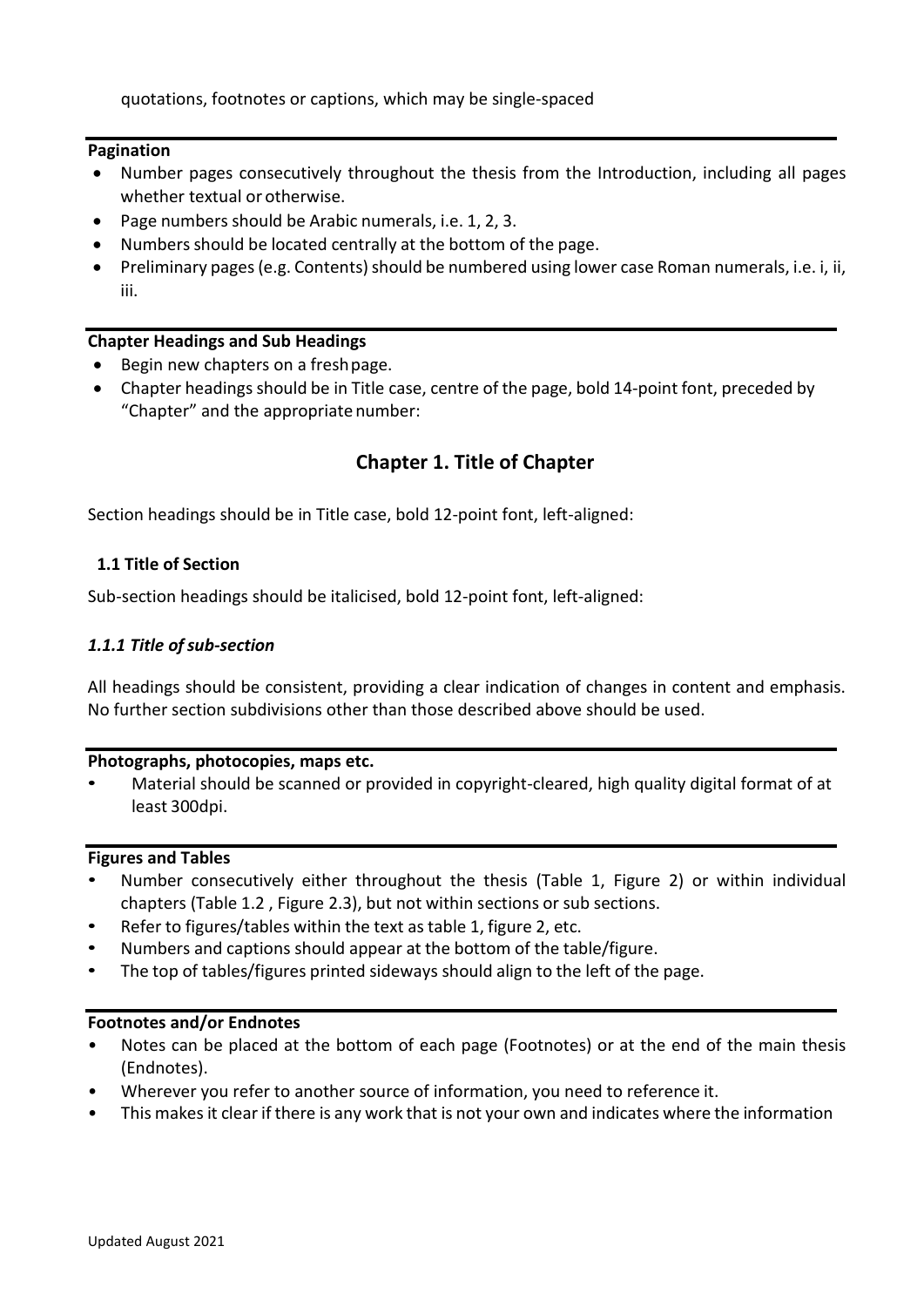comes from.

• You should insert a citation and expand on this in your footnote or endnote.

# **Content**

The order of the thesis should be as follows:

# **Preliminary Pages (not included in the word count):**

# **Title page – please state the following:**

- The full title of the thesis and any subtitle as approved by the Dean of Postgraduate Studies.
- The total number of volumes (if there is more than one), and the number of the particular volume.
- Your full name.
- The qualification for which the thesis is submitted, e.g. Doctor of Philosophy, Doctor of Philosophy (Integrated), Doctorate in EducationalPsychology.
- The name of the School or Institute in which the research was conducted.
- The month and year of submission.

# **Abstract**

• The abstract should be no longer than 300words.

# **Dedication (if any) Acknowledgements**

- Use this page to acknowledge those who have assisted you with your work.
- In the case of any work done jointly, or in wider collaborations, or under direction, it is important that the extent of your own contribution, and that made by others, is made clear both under Acknowledgements and at relevant points within the thesis. Where you have worked as part of a team, please state the name of individual team members and specify their contributions and yours.

# **Table of Contents**

- The Table of Contents must list in sequence all relevant chapters, sections and subsections; appendices, references and bibliography, and any other supporting material, with the relevant page numbers.
- If a thesis comprises more than one volume, the Title page, Abstract and Table of Contents of the whole thesis must appear in each volume.

### **Lists of tables, figures, etc.**

Items should be in the order in which they appear in thetext.

### **Main Thesis Chapters (included in the word count)**

# **Additional Reference Information (not included in the word count)**

### **References**

- The following styles of referencing are acceptable: Harvard and alternative styles asdirected by your School or Institute.
- Users of EndNote will find the Newcastle Harvard Style included on all University networked PCs. Further information about EndNote and Harvard at Newcastle can be found [here.](http://libguides.ncl.ac.uk/endnote)